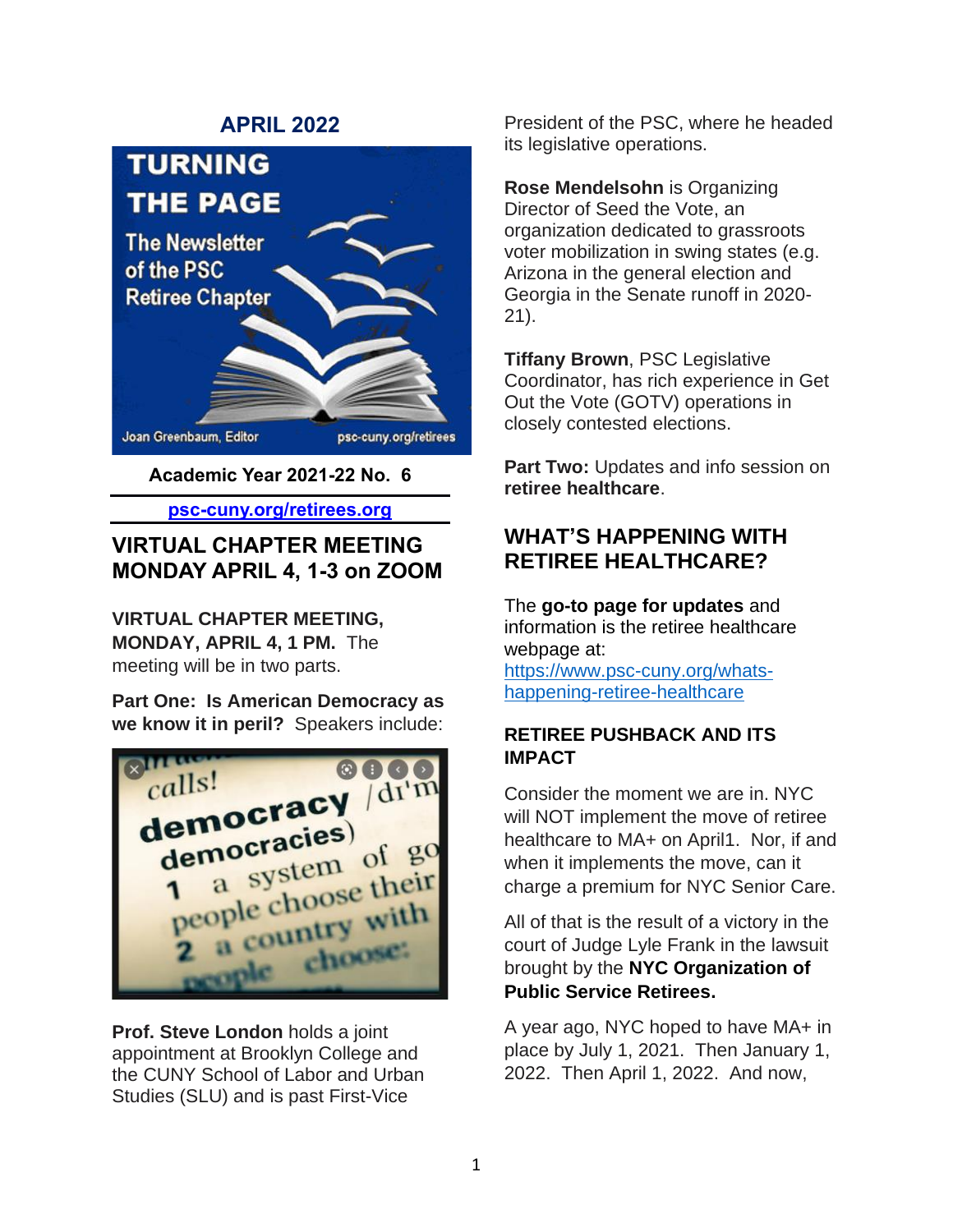even NYC does not know if and when MA+ will happen.

All of this may be turned on its head if NYC wins on appeal. But that may be months down the road – if ever.

Whether it's a temporary victory or permanent one, retiree pushback made a difference.



Together, with thousands of other municipal retirees, we pushed back. Our chapter was one of the first to shine sunlight on OLR/MLC negotiations that sought to re-engineer our health benefits by moving municipal retirees from traditional Medicare to privatized Medicare Advantage. We were not alone. Here is a **shout out to the other municipal retiree organizations and allies who pushed back against the City's plan and brought us to this moment** -- the Cross Union Retirees Organizing Committee (CROC), the Council of Municipal Retiree Organizations (COMRO), the DC-37 Retirees, Physicians for a National Health Plan (PNHP) and, most importantly for this court victory, the **[NYC Organization of Public](https://nycretirees.org/?fbclid=IwAR3I5pXd0mTleyNnihSvc9IGCnXa-q7k_rjdIgG55w4Lo4ea0cYmgA5ArX0)  [Service Retirees,](https://nycretirees.org/?fbclid=IwAR3I5pXd0mTleyNnihSvc9IGCnXa-q7k_rjdIgG55w4Lo4ea0cYmgA5ArX0)** which brought the lawsuit and now has 15,000 members on its Facebook page.

The forces arrayed against us were formidable: Two major healthcare corporations, Anthem and Emblem, who partnered to form the Alliance (the MA+ vendor), the City of New York, and the MLC.

As retirees, we certainly understand our vulnerability. But we also need to appreciate our agency, which brought us to this moment. Keep on pushing back! $\Box$ 

# **UPCOMING EVENTS**

**PSC TURNS FIFTY**. The PSC was founded fifty years ago on April 14, 1972 with the merger of the Legislative Conference and the United Federation of College Teachers

The union is planning commemorative events. The retiree chapter will have a special program, tentatively scheduled for Monday, June 13.

We don't know how many of our retirees have been members of the PSC for the entire fifty years, but our assumption is that there are many.

If you are a fifty-year member, consider writing a paragraph for the newsletter on what you consider a memorable moment in that history – in your chapter or union-wide. We want to collect memorable moments for our newsletter which reflect the unique voices and stories of our retiree members.

You can send your submission to [retirees@pscmail.org](mailto:retirees@pscmail.org) with the subject line "Fifty Years."**□**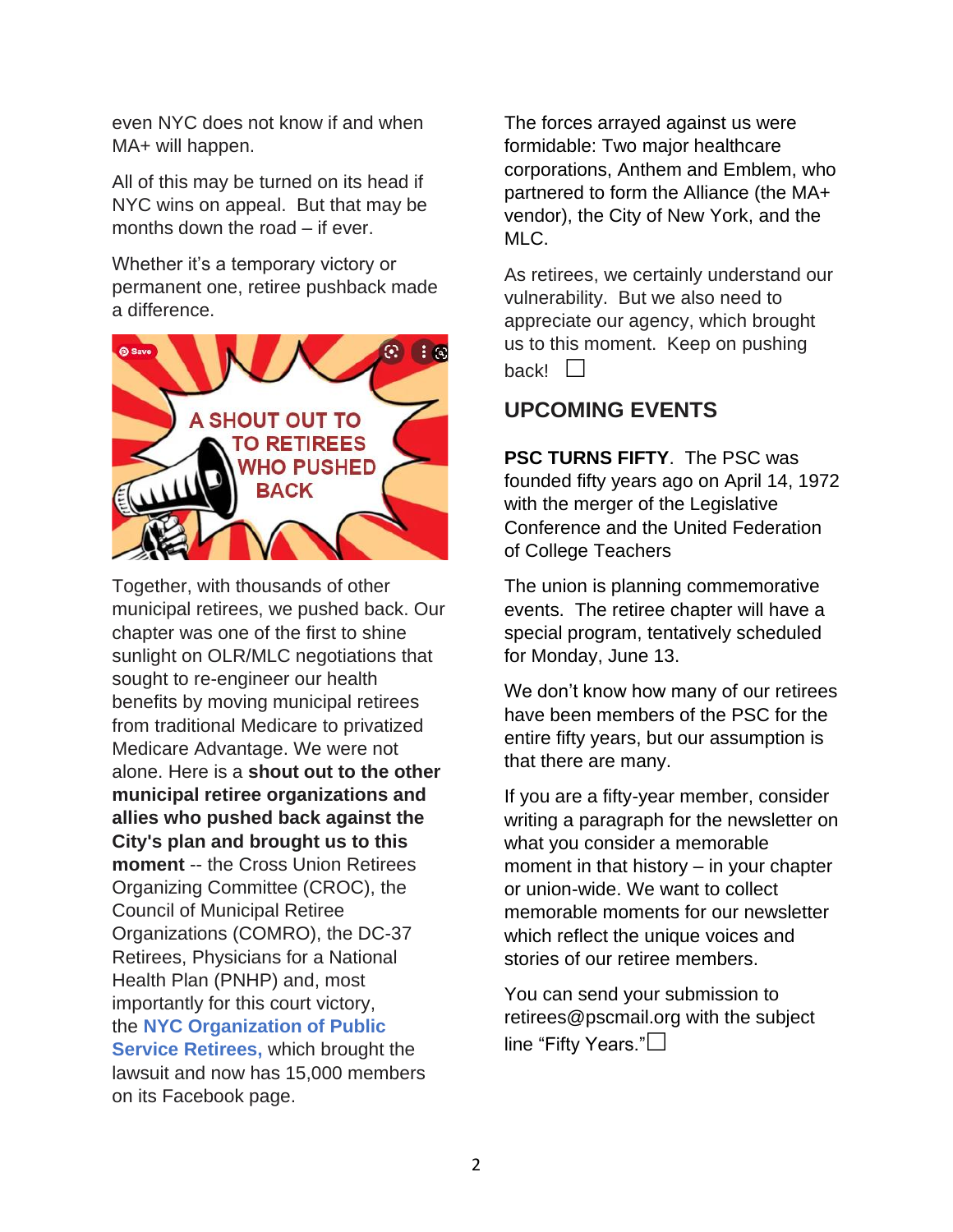# **THE MONTH THAT WAS**

## **OUR HEALTH AND CLIMATE CAN'T WAIT**

Joan Greenbaum, Graduate Center

Our March 7 meeting was another barnburner with the second part focusing on the just-in news of Judge Frank throwing the April 1 deadline for Medicare Advantage Plus out the window. That information and all of the updates about retiree health care and actions is on the PSC website [\(https://www.psc-cuny.org/whats](https://www.psc-cuny.org/whats-happening-retiree-healthcare)[happening-retiree-healthcare\)](https://www.psc-cuny.org/whats-happening-retiree-healthcare), which at this point in the Medicare saga you might want to bookmark in your web browser to keep up-to-date.



Meanwhile outside the Medicare world, New York State has a draft action plan that not only addresses climate change but is considered a pivotal plan for the rest of the nation. **Peter Iwanowicz,** the Executive Director of Environmental Advocates NY, boiled the 800-page draft plan down into less than 30 minutes. His simple message: "Our climate can't wait."

According to Iwanowicz, the plan is backed by extensive data that show that the costs of inaction by the State far outweigh the expenses of taking action. Some of the key parts need to be very fast moving:

- Electrification of all new homes by 2024
- Electric vehicles to make up 1/3 of all vehicles by 2030
- 70% of all electrification needs to come from renewables (wind, solar, hydro) by 2030.

In addition to the dizzying speed, the draft plan calls for zero solid waste (no landfills) by 2050. A relatively simple solution he suggested was that Amazon and others collect and recycle their packaging.

One of the most inspiring parts of his talk was the fact that all of the changes would result in a net gain of at least 189,000 new jobs – *and* it is all doable, with each section of the draft actively reviewed by experts and a wide range of environmental action groups.

Environmental Advocates NY is in the council that is working on finalizing the draft plan this year. Public hearings on the plan will be held throughout the State. Tiannis Coffie of Environmental Advocates also spoke with us about how to prepare testimony and speak to issues within the plan. Imagine the public health impact of no fossil fuels to harm your children and grandchildren. This is a huge step forward, and like so many other parts of the plan, if implemented in smaller stages, is within the scope of existing technology and can be put directly into State budgets.

For more info about Environmental Advocates see (eany.org). You might also be interested in joining PSC's Environmental Action Working Group, which meets monthly and is involved in moving CUNY and the State into taking action (https://www.psccuny.org/environmental-justicecommittee).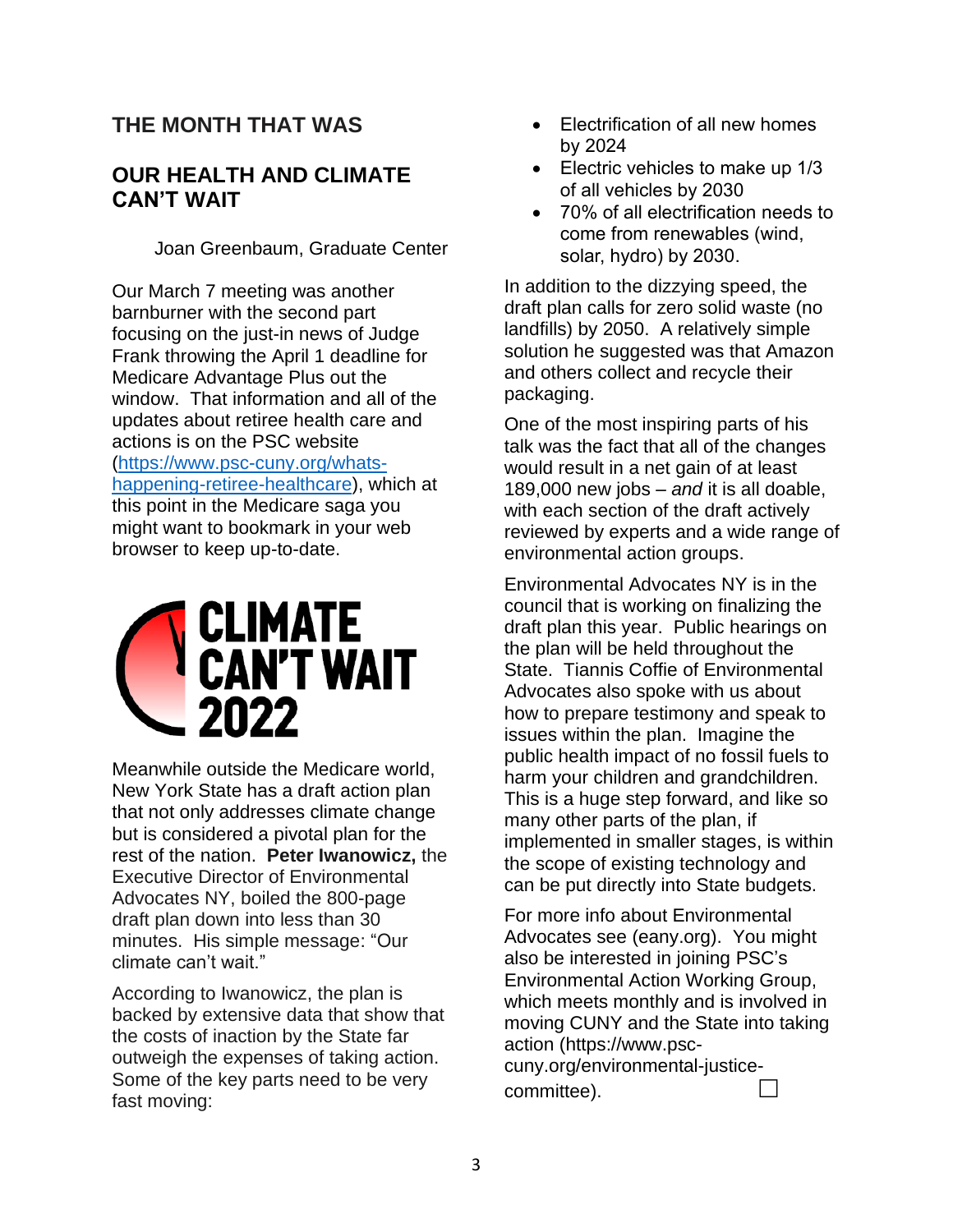## **WHAT'S COMING: A RESEARCH REPORT**

#### **MEDICARE PRIVATIZATION ISN'T LIMITED TO NYC**

-- Dave Kotelchuck, Hunter College

While NYC public-employee retirees have been bedeviled for the past eight months trying to figure out which NYC health-insurance plan to enroll in, insurance companies, business people and other private interests have been busy in Washington trying to get their hands on a bigger piece of the federal pie spent annually on Medicare -- \$696 billion in 2021 -- one in five health-care dollars spent in the U.S. These privatizers made great gains in their efforts in 2021 under President Donald Trump, and now President Biden's Administration appears to be continuing down the same path.

To be sure, business interests have been trying to grab ever bigger pieces of the Medicare spending pie since Medicare was founded in 1965. After several failed attempts, they made a major gain with the passage of the Medicare Advantage legislation in 2003 under President George W. Bush – let's call these gains **Medicare Privatization 1.0**. These Advantage plans must operate under guidelines established by the federal Medicare agency and, like the NYC MA plan proposed for retirees, must establish a network of physicians and hospitals to serve the enrolled population. Here's the conflict of interest: The plan gets a fixed number of dollars per enrollee per year (capitation), so the less money the plan spends on health-care during the year (i.e., on us), the more the insurance company owners profit.

### **Medicare Privatization 2.0: DCEs (Direct Contracting Entities)**



To get around the requirement that Medicare Advantage plans establish a comprehensive network of healthcare providers, private entrepreneurs have figured a new, easier way to access more Medicare dollars. They got the Trump Administration to develop what are called Direct Contracting Entity plans (DCEs). What are DCEs? They are organizations of groups of investors who have developed administrative and financial arrangements with groups of Medicare health providers, say groups of primary-care physicians who serve Medicare-eligible retirees.

But who might these investors be? In a 12/9/21 joint statement, Rep. Pramila Jayapal, Chairperson of the Congressional Progressive Caucus and Dr. Susan Rogers, national Chairwoman of Physicians for a National Health Program (PNHP), stated:

"Virtually any type of company can apply to be a [DCE,](https://urldefense.com/v3/__https:/innovation.cms.gov/media/document/gpdc-model-participant-announcement__;!!AQdq3sQhfUj4q8uUguY!yrQFoiZIytjC09KJ3sTZLmkh3wmbsrQuuTfsdqJ_aKQeQeOf62-D_fc3huFGw47BLwNi$) including commercial insurers, venture capital investors, and even dialysis centers. In fact, applicants are [approved](https://urldefense.com/v3/__https:/innovation.cms.gov/media/document/gpdc-model-general-faqs__;!!AQdq3sQhfUj4q8uUguY!yrQFoiZIytjC09KJ3sTZLmkh3wmbsrQuuTfsdqJ_aKQeQeOf62-D_fc3huFGw8QqtE6o$) without oversight from Congress. Unlike other care management models, there isn't even a requirement that DCEs be majority owned by health care providers. This opens the door to ownership by forprofit entities with no health care expertise at all."

[\(https://thehill.com/blogs/congress-](https://thehill.com/blogs/congress-blog/healthcare/585103-the-biggest-threat-to-medicare-youve-never-even-heard-of)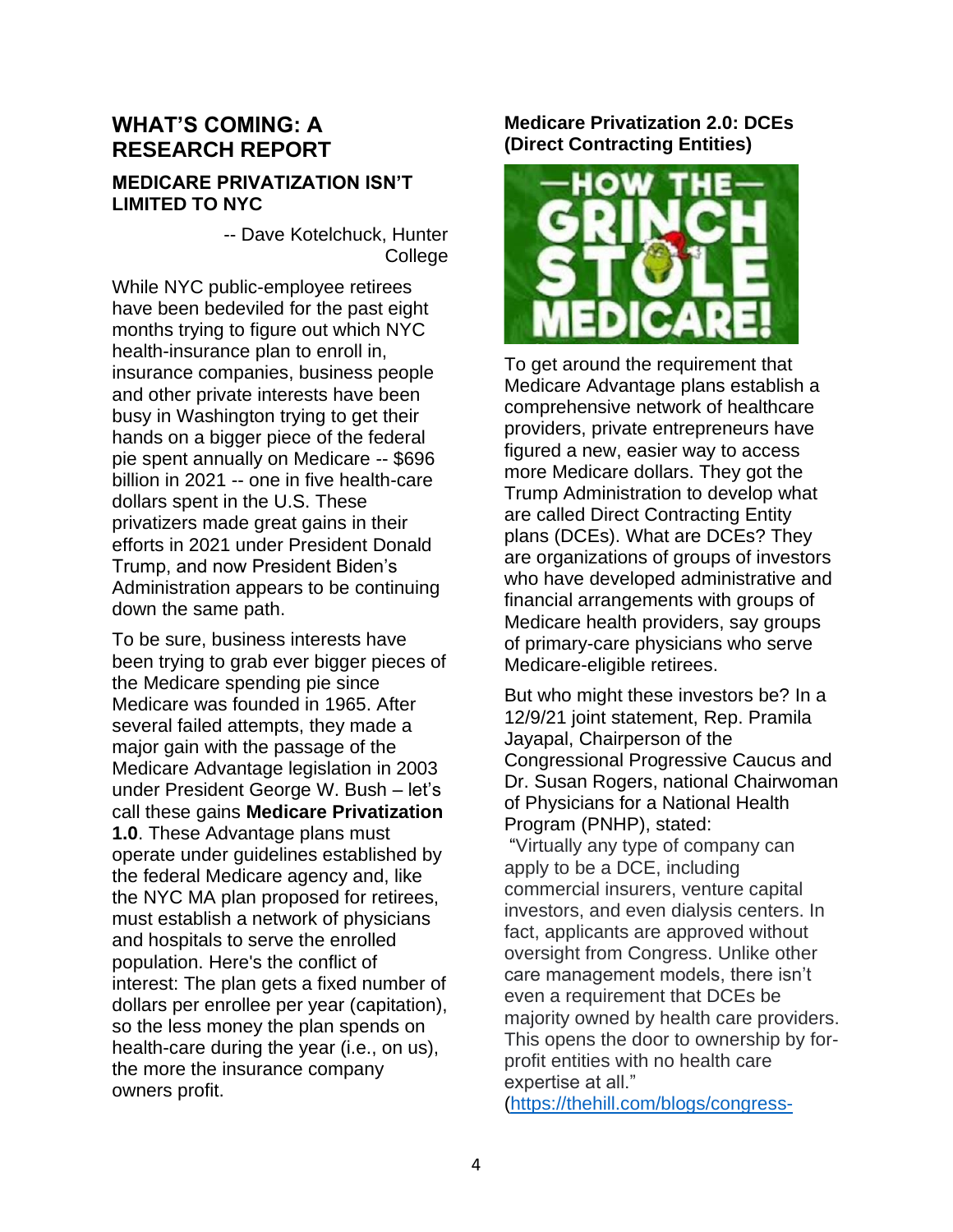#### [blog/healthcare/585103-the-biggest](https://thehill.com/blogs/congress-blog/healthcare/585103-the-biggest-threat-to-medicare-youve-never-even-heard-of)[threat-to-medicare-youve-never-even](https://thehill.com/blogs/congress-blog/healthcare/585103-the-biggest-threat-to-medicare-youve-never-even-heard-of)[heard-of\)](https://thehill.com/blogs/congress-blog/healthcare/585103-the-biggest-threat-to-medicare-youve-never-even-heard-of)

In fact, of the 53 DCEs that currently operate in the U.S., 28 are investor, not provider owned.

[\(https://www.healthaffairs.org/do/10.137](https://www.healthaffairs.org/do/10.1377/forefront.20210928.795755/full/) [7/forefront.20210928.795755/full/\)](https://www.healthaffairs.org/do/10.1377/forefront.20210928.795755/full/)

DCEs can cover both physician and hospital services or just physician services, as in some of the DCEs in NY State that cover physician services in the underserved North Country or far Western New York. (NOTE: DCEs do not cover persons already in Medicare Advantage plans since the latter already covers them.)

What's in it for the doctor or hospital that is part of a DCE plan? They get a share of the profits generated annually by the plan. How large might this share be? Direct Contracting Entities are required to [spend](https://urldefense.com/v3/__https:/www.healthaffairs.org/do/10.1377/hblog20210928.795755/full/__;!!AQdq3sQhfUj4q8uUguY!yrQFoiZIytjC09KJ3sTZLmkh3wmbsrQuuTfsdqJ_aKQeQeOf62-D_fc3huFGw5ZShWmS$) at least 60 percent of our tax dollars on patient care — keeping up to **[40%](https://urldefense.com/v3/__https:/www.healthaffairs.org/do/10.1377/hblog20210928.795755/full/__;!!AQdq3sQhfUj4q8uUguY!yrQFoiZIytjC09KJ3sTZLmkh3wmbsrQuuTfsdqJ_aKQeQeOf62-D_fc3huFGw5ZShWmS$) of revenues** for their own profit and overhead! (Jayapal-Rogers) According to Alex Lawson, Executive Director of Social Security Works:

"Direct contracting is nothing more than privatizing Medicare. It inserts a corporate bureaucrat between a patient and their doctor in order to deny care and make Wall Street money. The Biden administration must completely eliminate Direct Contracting—nothing less than that is acceptable." (2/15/2022)

Medicare Privatization 3.0: ACOs (Accountable Care Organizations) Despite a growing torrent of criticism from progressive lawmakers, national and community health groups, and

health-care providers, the Biden Administration has continued the Trump Administration's DCE plans. Rather than eliminate these programs the Administration's response has been rename them and make minor improvements. In an announcement on January 26, the Center for Medicare and Medicaid Services (CMS) announced that henceforth the 53 existing Direct Contracting Entity plans will now be shifted over to become Accountable Care Organizations (ACOs), specifically ACO models called ACO REACH (Accountable Care Organization - Realizing Equity, Access, and Community Health).



In addition to the name change, these new DCEs turned ACO REACH plans will receive more monies if they serve a greater percentage of poor people and poor communities, and also 75 percent or more of the members of ACO governing boards must be providers (up from 25 percent for DCEs). Both changes are good ones, but as noted above, ownership and hence the distribution of profits does not require a majority of providers. The underlying conflicts of interest remain: The less the ACO REACH plan spends on the delivery of health-care services, the greater the profits ACO REACH owners and provider members make.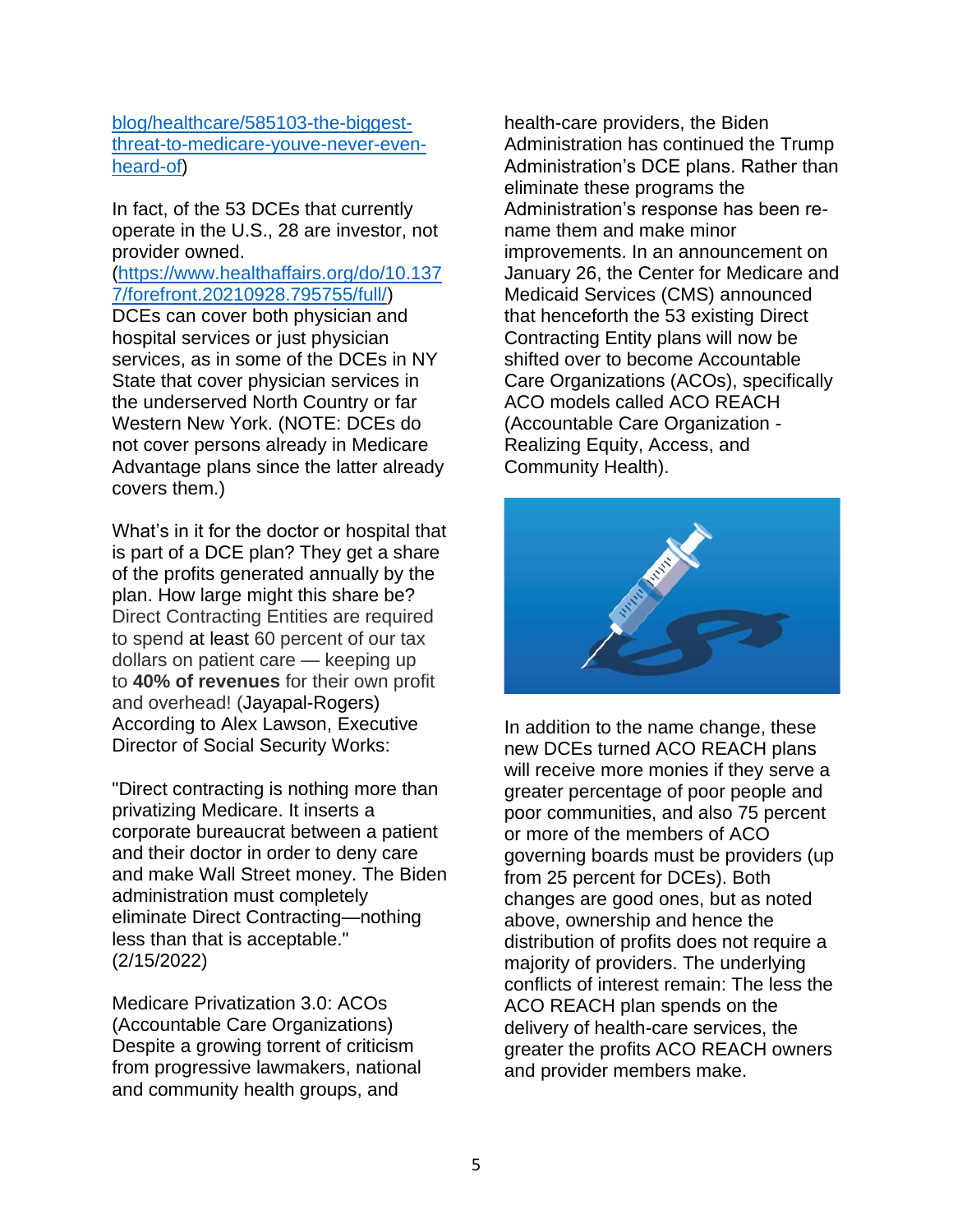The Privatization Move in NYC Isn't Happening Only in NYC As of January 1, 2022, CMS reports that over 11 million people enrolled in Medicare are receiving care from a health care provider in some ACOmodel plan. Also 66 new ACOs are joining the program in 2022 – 53 of them ACO REACH plans -- for a total of 483 ACOs nationwide.

[\(https://www.cms.gov/newsroom/press](https://www.cms.gov/newsroom/press-releases/medicare-shared-savings-program-continues-grow-and-deliver-high-quality-person-centered-care-through)[releases/medicare-shared-savings](https://www.cms.gov/newsroom/press-releases/medicare-shared-savings-program-continues-grow-and-deliver-high-quality-person-centered-care-through)[program-continues-grow-and-deliver](https://www.cms.gov/newsroom/press-releases/medicare-shared-savings-program-continues-grow-and-deliver-high-quality-person-centered-care-through)[high-quality-person-centered-care](https://www.cms.gov/newsroom/press-releases/medicare-shared-savings-program-continues-grow-and-deliver-high-quality-person-centered-care-through)[through\)](https://www.cms.gov/newsroom/press-releases/medicare-shared-savings-program-continues-grow-and-deliver-high-quality-person-centered-care-through)

So profiteering in health care is making a comeback now, often by stealth. Will it result finally in the privatization of all aspects of federal Medicare? And will it go on to the privatization of Social Security, as proposed by President Bush in 2006? One battleground of this fight against privatization may be right here and now in NYC. The long-term goal of this struggle for the ascendant right is the wiping out the last shards of FDR's New Deal and the return to a neoliberal normalcy.

### **THE PRIVATIZATION OF EVERYTHING**

## A PSC Book Group Review

If you drive a car, parking at a meter is part of the routine. Put in a few coins or a credit card; perhaps grumble because the rate has increased; but then realize that the money collected will be used for the public good.

But not in Chicago. There, by contract expiring in 2083, all revenues--actual

and potential--go to a "group of investors led by Morgan Stanley."

In their extensively researched book, *The Privatization of Everything*  (New Press, 2021)*,* Donald Cohen and Allen Mikaelian demonstrate how privatization has defrauded the public. In the tradition of the muckrakers, the authors expose how local,state and the national government have succumbed to the blandishments of the private sector. Prisons, parks, public lands, libraries, roads, and schools are just some of the public resources given over to private hands.



Of particular interest to the Retiree Chapter are the sections describing efforts to privatize Medicare and Medicaid. Having been subjected to the imposition of the so-called Medicare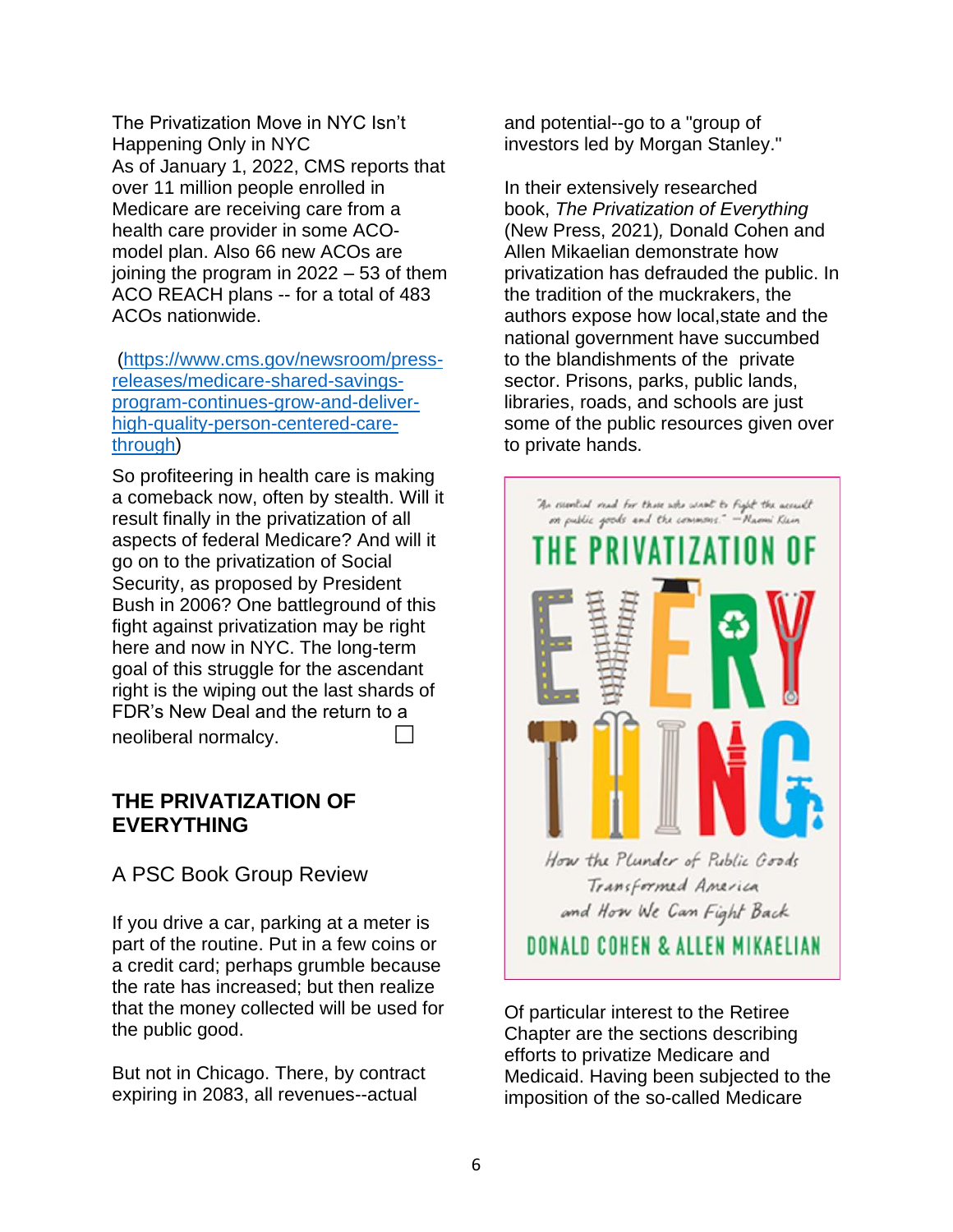Advantage plan, one wishes the authors explored the dynamics of this movement in greater depth.

The book firmly asserts "Privatization is an anathema to these forms of democratic decision making and governance" (p.111); and "Privatization drives economic inequality" (p.197). They prove these points through well documented reporting. Yet, they do not provide context for the drive to privatize, and the commodification of public services. Fundamentally, our capitalistic system leads investors to think "what else can we make money from?"

The authors state "Our definition of *public goods* boils down to a few simple ideas. Public goods are things we all benefit from even if we don't personally use them, such as education, public transportation, the safety net, and the justice system. They are things that are essential for life, including water and clean air." (p.284)

Yet, there may be instances where the private sector is better able to perform a civic task than is the government. In New York City, the sanitation department collects the recyclables, and then a private company processes it. The Department of Education contracts out bus services to transport students, but administers an Office of Food and Nutrition Services to feed them.

The authors outline " Six Steps to Regaining Public Control over Public Goods" (pp. 285-292). The essence of their proposals lies in complete transparency, wide public involvement, and an ethos that makes "sure that public goods are equally available to all. This means paying for things we value through our taxes" (p. 288).

Citizens continually raise questions about tax rates, whether to float bonds and assume debt, and what governmental agencies are capable of doing. Readers of *The Privatization of Everything* will be well informed as they join the conversation.

### **RETIREES WRITE**

#### **BEHIND THE MASK**



Kate Walter, journalist and retiree from BMCC, has a new memoir out, *Behind the Mask, Living Alone in the Epicenter* (Heliotrope Books, 2021), which takes us back to March 2020, a pandemic journey we might want to reflect on for the future. Among other kudos, the book has been spotlighted by the